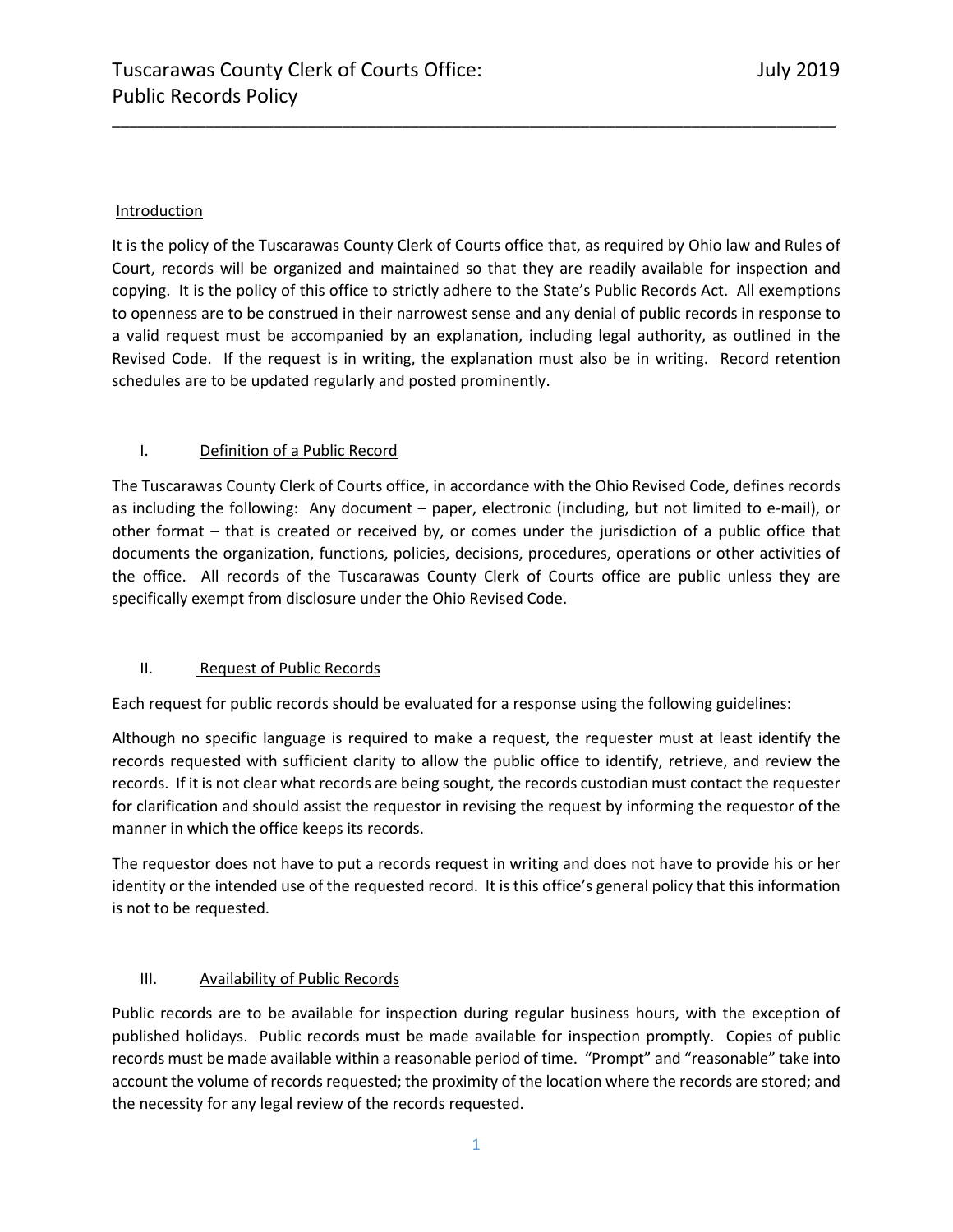# IV. Availability of Public Records Policy

The Tuscarawas County Clerk of Courts Public Records Policy will be available in the main office via hard copy. It will also be available on the Clerk of Courts website.

\_\_\_\_\_\_\_\_\_\_\_\_\_\_\_\_\_\_\_\_\_\_\_\_\_\_\_\_\_\_\_\_\_\_\_\_\_\_\_\_\_\_\_\_\_\_\_\_\_\_\_\_\_\_\_\_\_\_\_\_\_\_\_\_\_\_\_\_\_\_\_\_\_\_\_\_\_\_\_\_\_\_\_\_\_

# V. Process for Releasing Public Records

Each request should be evaluated for an estimated length of time required to gather the records. Routine requests for records should be satisfied immediately if feasible to do so. Routine requests include, but are not limited to: court records, budgets, salary information, forms and applications, personnel rosters, etc. If fewer than 20 pages of copies are requested, or if the records are readily available in an electronic format that can be e-mailed or downloaded easily, these should be made as quickly as the equipment allows.

All requests for public records must either be satisfied (as stated above) or be acknowledged in writing by the Tuscarawas County Clerk of Courts office as promptly as possible following the office's receipt of the request. If a request is deemed significantly beyond "routine" such as seeking a voluminous number of copies or requiring extensive research, the acknowledgement must include the following:

- A. An estimated number of business days it will take to satisfy the request;
- B. An estimated cost (if copies are requested); and
- C. Any items within the request that may be exempt from disclosure.

Any denial of public records requested must include an explanation, including legal authority. If portions of a record are public and portions are exempt, then the exempt portions are to be redacted and the rest released. If there are redactions, the Clerk of Courts office shall notify the requester of any redaction or make the redaction plainly visible.

# VI. Denial of Public Records Request

If a request is ultimately denied, in part or in whole, the Clerk of Courts office shall provide the requester with an explanation, including legal authority, setting forth why the request was denied.

# VII. Costs for Public Records

A. The charge for paper photo copies is 10 cents per page, and if certified \$2.00 for each document per Local Court Rule.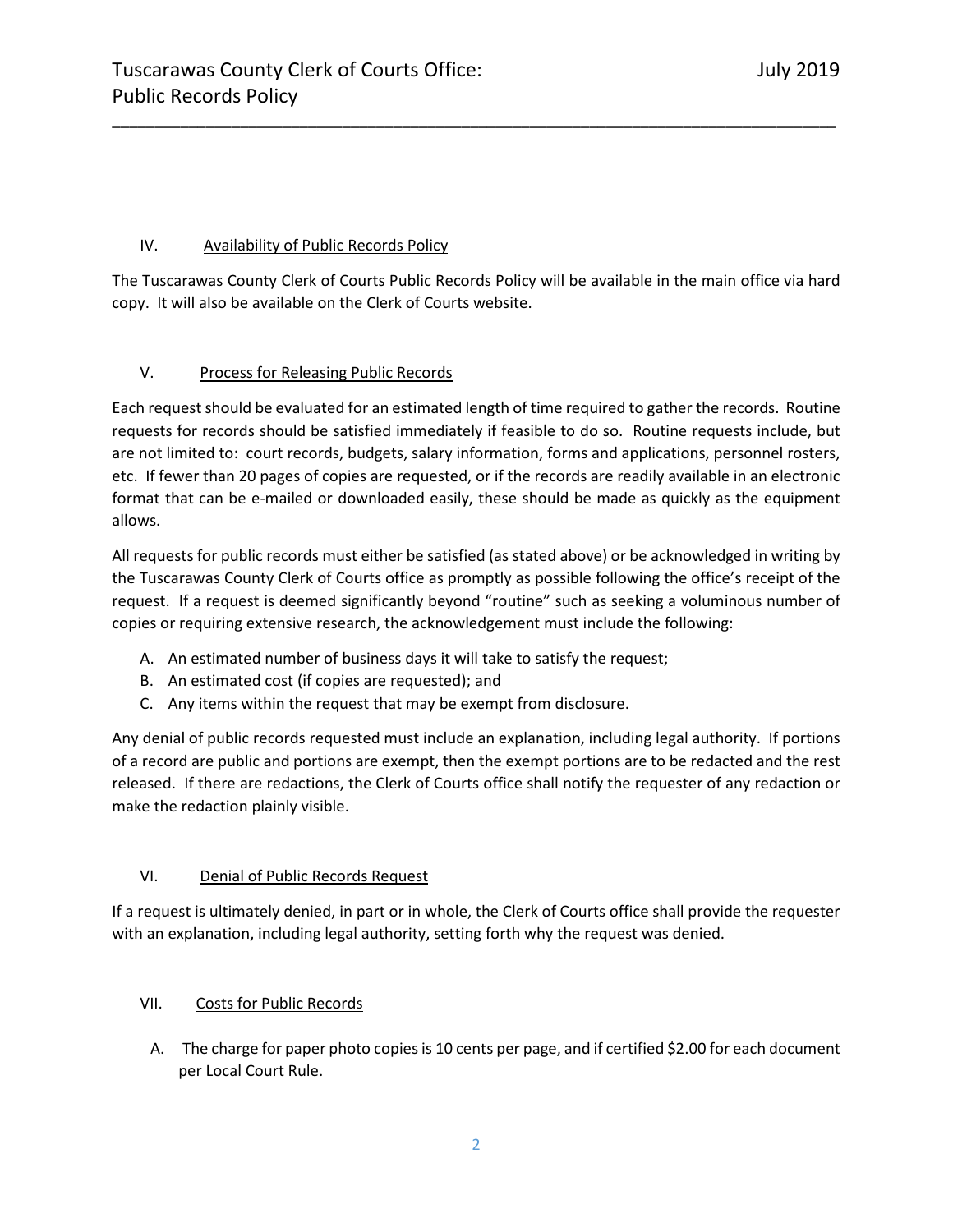B. The charge for a compact disc of records is at the cost of the media on which it is produced. Please note that such requests are completed through the Tuscarawas County IT Department and additional time may be needed for them to complete this task.

\_\_\_\_\_\_\_\_\_\_\_\_\_\_\_\_\_\_\_\_\_\_\_\_\_\_\_\_\_\_\_\_\_\_\_\_\_\_\_\_\_\_\_\_\_\_\_\_\_\_\_\_\_\_\_\_\_\_\_\_\_\_\_\_\_\_\_\_\_\_\_\_\_\_\_\_\_\_\_\_\_\_\_\_\_

- C. The charge for individual reports downloaded from the case management system is 10 cents per page for paper copy and can be e-mailed to the requester at no charge.
- D. Requesters may ask that documents be mailed to them when the requester provides a selfaddressed, stamped envelope with sufficient postage applied and copy costs, if applicable, or they may be charged the actual cost of the postage and mailing supplies.
- E. Copy requests by other county offices will be provided free of charge.

#### VIII. Maintenance of Public Records

It is the policy of the Tuscarawas County Clerk of Courts that, as required by Ohio law, records will be organized and maintained so that they are readily available for inspection and copying.

- A. All public records will be maintained by the responsible employees according to public records law and approved retention schedules.
- B. While an overwhelming majority of the documentation produced by the Tuscarawas County Clerk of Courts office is considered public record, Section 2.10 of the Tuscarawas County Personnel Manual along with Section 149.43 of the Ohio Revised Code states which records are not subject to public disclosure. Also, per Section 4501.27 of the Ohio Revised Code, names, addresses and personal identifiers of motor vehicles records are not public records.
- C. When releasing employment/payroll records, Section 2.10 of the Personnel Manual shall be followed.

#### IX. Media Relations Regarding Public Records

- A. Tuscarawas County Clerk of Courts shall respond to the media in a prompt and respectful manner.
- B. If the media requests a public record, this policy shall apply.

# X. E-Mails as Public Records

Documents in electronic mail format are records as defined by the Ohio Revised Code when their content relates to the business of the office. E-mail is to be treated in the same fashion as records in other formats and should follow the same retention schedules.